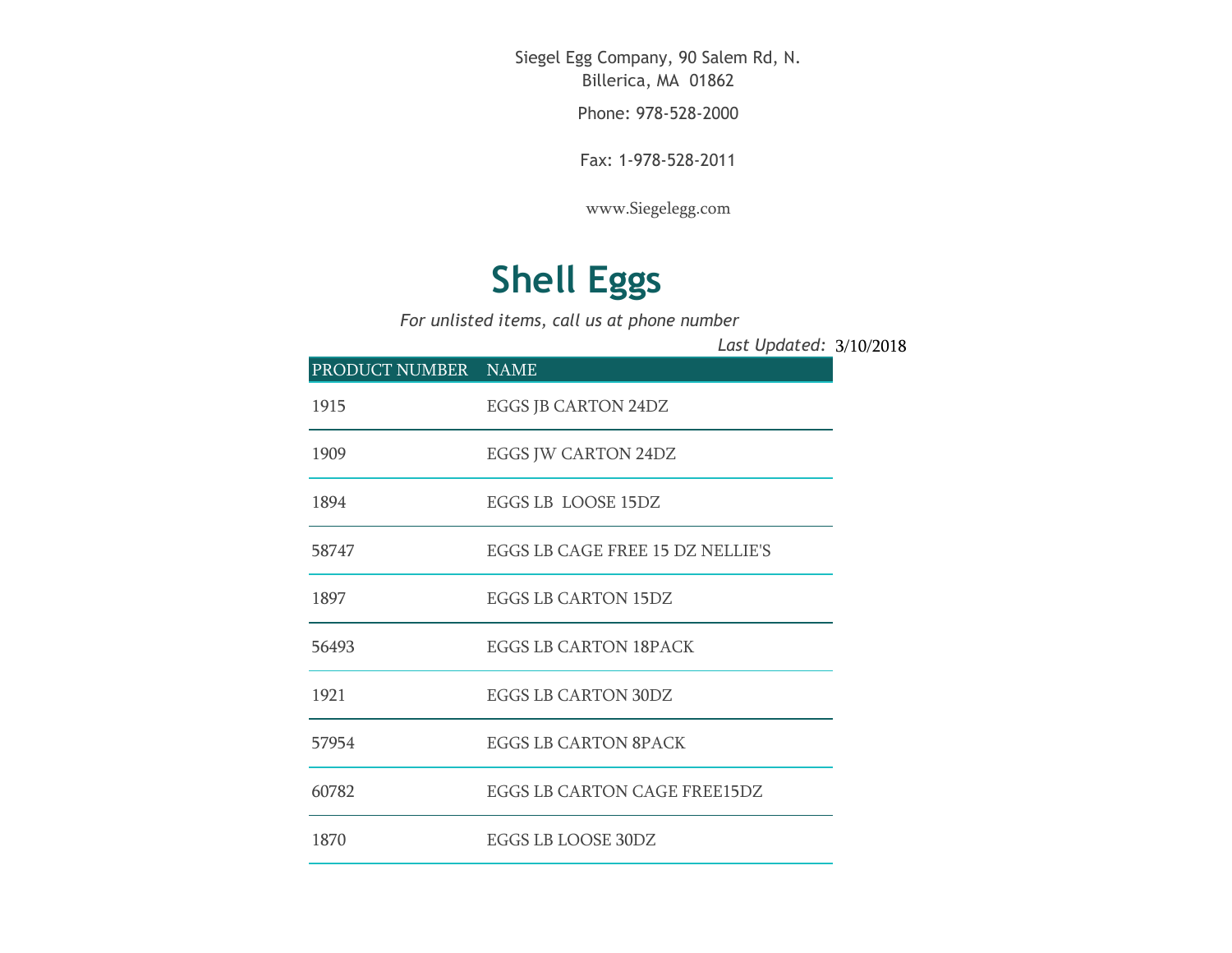| PRODUCT NUMBER NAME |                                         |
|---------------------|-----------------------------------------|
| 58947               | EGGS LB LOOSE CAGE FREE 15DZ            |
| 63391               | EGGS LB LOOSE CAGE FREE OMEGA 3<br>15DZ |
| 1912                | <b>EGGS LW CARTON 15DZ</b>              |
| 58202               | <b>EGGS LW CARTON 18 PK</b>             |
| 57940               | <b>EGGS LW CARTON 30DZ</b>              |
| 1906                | EGGS LW LOOSE 15DZ                      |
| 2162                | <b>EGGS MB CARTON 30DZ</b>              |
| 57545               | EGGS MB LOOSE 15DZ                      |
| 1873                | <b>EGGS MB LOOSE 30DZ</b>               |
| 59912               | <b>EGGS MW CARTON 30DZ</b>              |
| 57566               | EGGS MW LOOSE 15 DZ                     |
| 55980               | EGGS WHITES PULLETS 30 DOZ              |
| 1918                | <b>EGGS XLB CARTON 30DZ</b>             |
| 1888                | EGGS XLB LOOSE 15DZ                     |
| 1867                | EGGS XLB LOOSE 30DZ                     |
| 57744               | EGGS XLW CARTON 15DZ                    |
| 57559               | <b>EGGS XLW CARTON 30DZ</b>             |